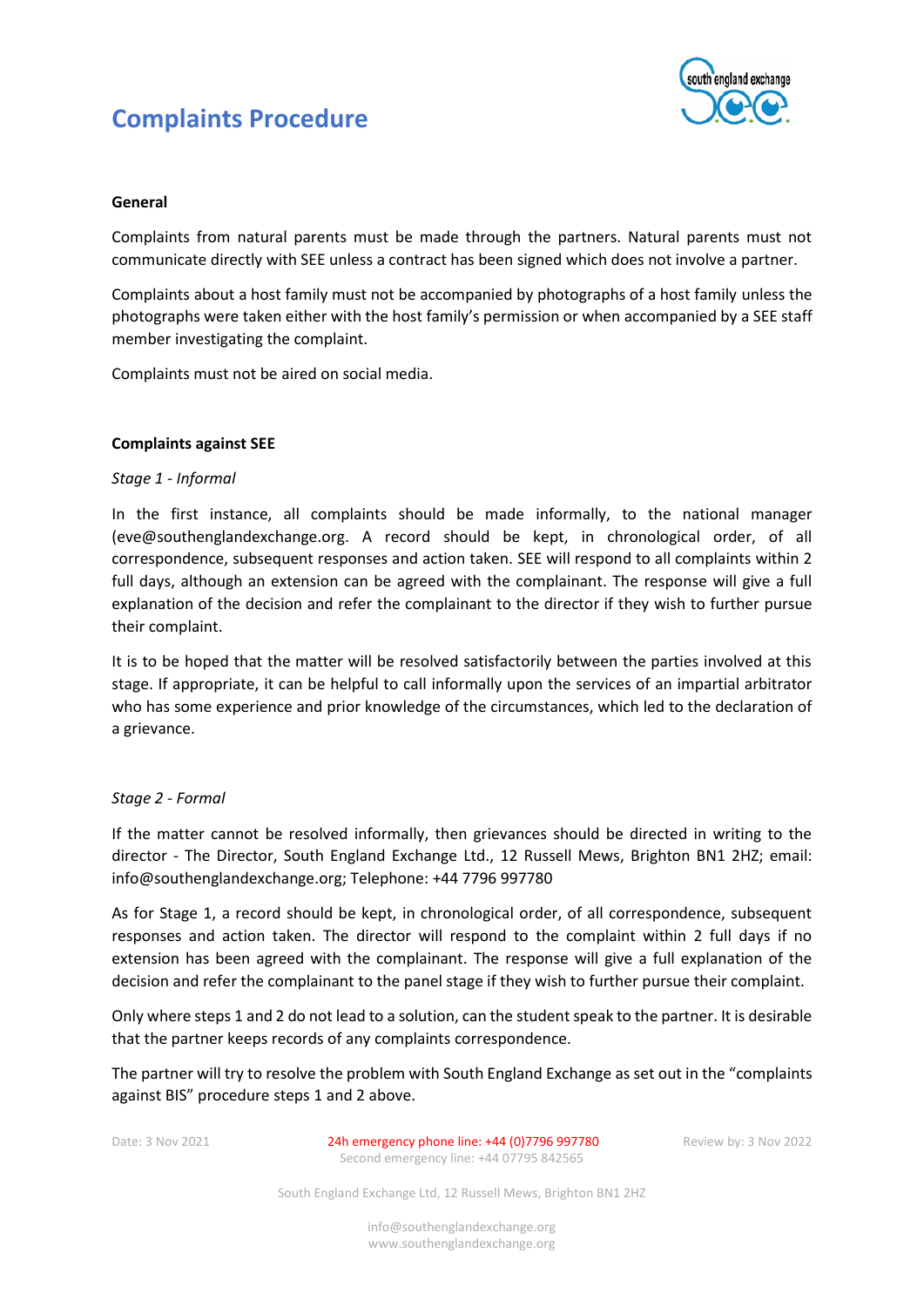



# *Stage 3 - Panel*

If the grievance cannot be resolved successfully at stage 2, both parties may make formal representations, in writing, to the trustees of AEGIS (The Association for the Education and Guardianship of International Students) c/o: Yasemin Wigglesworth - Executive Officer AEGIS; The Wheelhouse Bond's Mill Estate Bristol Road Stonehouse Gloucestershire GL10 3RF. E-mail: info@aegisuk.net Telephone: +44 (0) 1453 821293

A complaints panel comprising three people, one of whom will act as chair, will be appointed by the trustees to hear the grievance. The panel will be made up of independent and impartial arbiters. In those cases where it is deemed necessary, an interpreter may be in attendance. The decision of the panel will be final. AEGIS will keep a written record of the complaint and action taken, regardless of whether the complaint was upheld or not. A written report of the findings, along with any recommendations will be made available to the complainant and, where appropriate, the person who has been complained about.

### *Stage 4*

Should the decision of the complaints panel at stage 3 fail to settle the grievance, the complainant has the right to pursue the grievance through the courts.

### **Complaints against Host Families**

Where a student wishes to complain against a host family, they need to follow these steps:

### *Step 1 – area manager*

The student should speak to a SEE staff member. It is expected that they can solve the problem. If not, they can assist with documenting the problem, for example where it becomes necessary to visit the host family and inspect the home. SEE will keep a record of all correspondence and notes about actions and outcomes.

#### *Step 2 – national manager or director*

The student should address himself to the national manager or the director. A record will be kept of all correspondence, actions and outcomes.

#### *Step 3 – partner organisation abroad*

Only where steps 1 and 2 do not lead to a solution, can the student speak to the partner. The partner will try to resolve the problem with SEE as set out in the "complaints against SEE" procedure above. It is desirable that the partner keeps records of any complaints correspondence.

Date: 3 Nov 2021 24h emergency phone line: +44 (0)7796 997780 Review by: 3 Nov 2022 Second emergency line: +44 07795 842565

South England Exchange Ltd, 12 Russell Mews, Brighton BN1 2HZ

info@southenglandexchange.org www.southenglandexchange.org